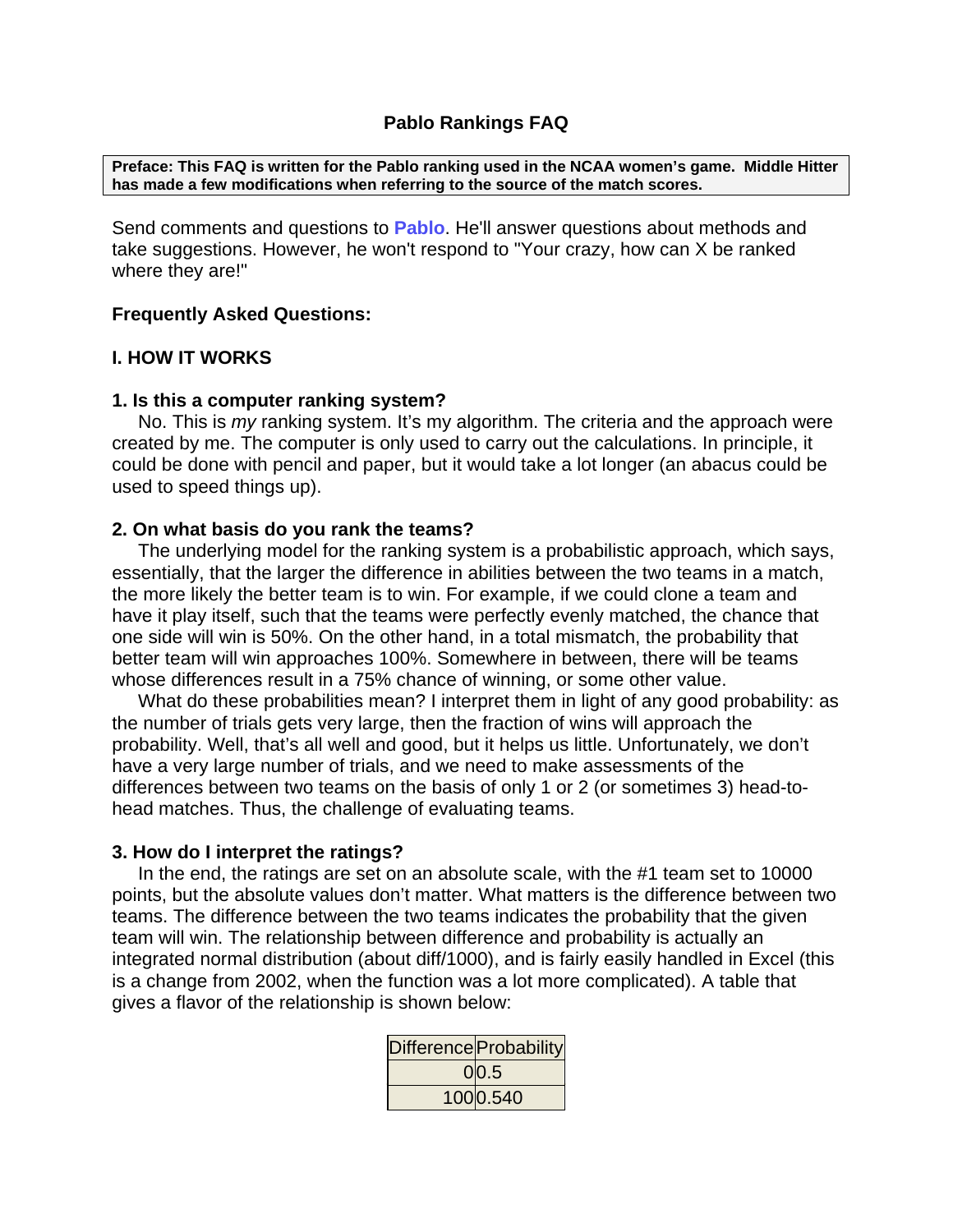| 2500.599    |
|-------------|
| 5000.691    |
| 7500.773    |
| 10000.841   |
| 12500.894   |
| 15000.933   |
| 17500.960   |
| 20000.977   |
| 25000.994   |
| 30000.999   |
| 40000.99997 |

 Thus, the way to read this is that if two teams are separated by 1000 points, then the favorite has about an 84.1% chance of winning the match, a team that is rated 2000 points higher than its opponent wins 97.7% of the time, etc. Overall, the higher rated team won 85.9% of the time in 2001. However, the performance of the model is not based on how well it accounts for matches that have already been played, but on how well it predicts upcoming matches. This will be addressed more below.

#### **4. How do you determine the probabilities?**

 If team A beats team B in a single match, then that indicates that team A is a probably better than team B. The more lopsided the match, the larger the difference between the two teams on average. Thus, each outcome is scored according to how lopsided it is. In the past, I used to break the outcomes into 11 different scenarios:

Normal 3 gamer Lopsided 3 gamer 3 Game Blowouts Close 3 gamer Very Close 3 gamer

Normal 4 gamer 4 Game Blowouts Close 4 gamer

Normal 5 gamer 5 Game Blowouts Close 5 gamer

 I would allow each of these outcomes to be scored differently (although they would not be required to be). However, recently I have discovered through match simulation that there is a very fundamental relationship between the probability of scoring points in a match and the probability of winning the match. Amazingly, the relationship between point probability and winning percentage is exactly the same as the relationship between Pablo ratings and winning probability. What this means is that there should be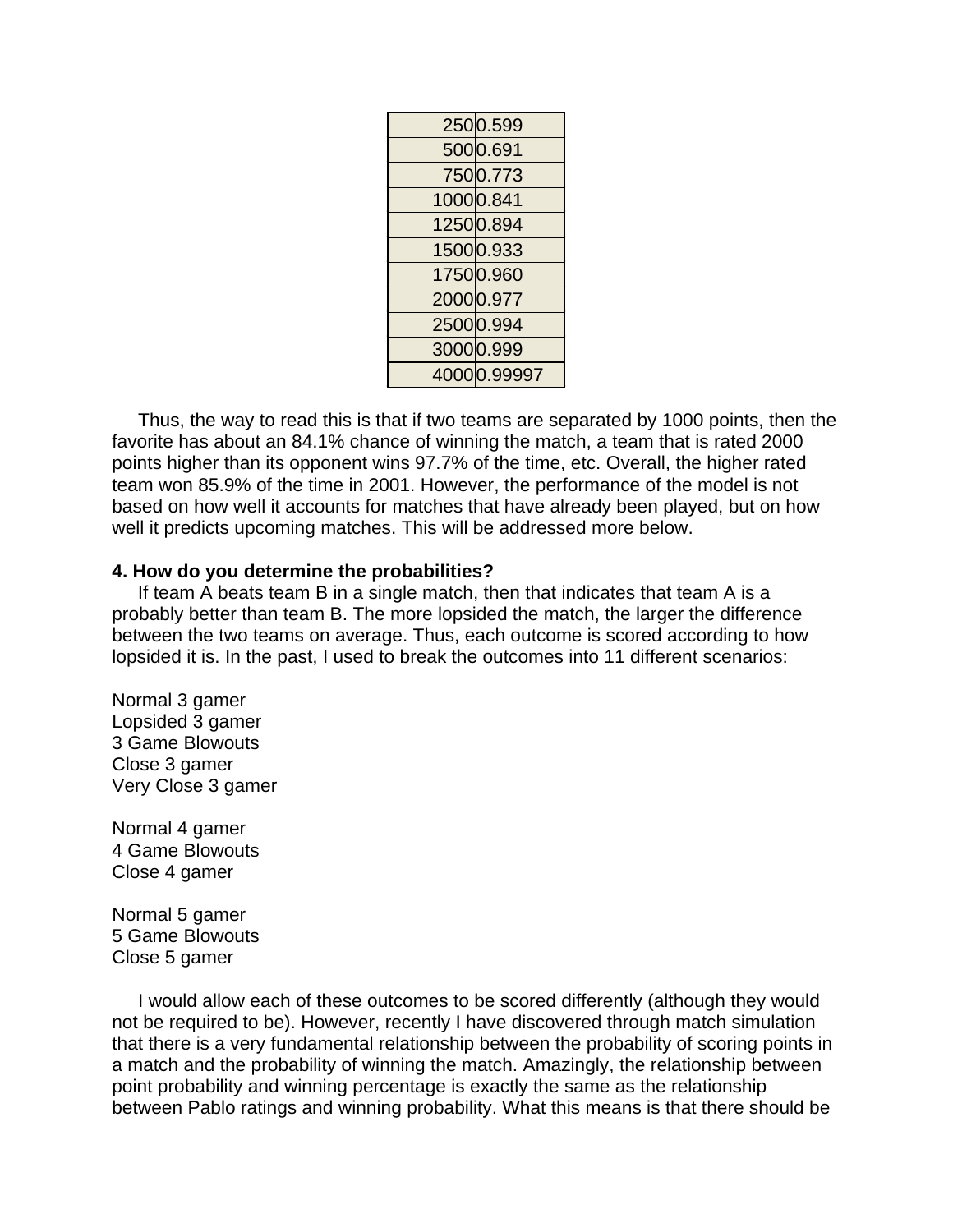a linear relationship between point probability and Pablo ratings. Unfortunately, we don't really know the point probability in each match, so I estimate it by using the point percentage. Therefore, each match is scored based on the percentage of points the team scored. It is a simple conversion, with

Game score = 27700\*(point% - 0.5)

 Therefore, if a team scores 55% of the points in a match (e.g. wins by scores of 30 - 25, 30 - 25, 30 - 24), they will be rated 1350 points ahead of the losing team (teams that have a 55% probability of scoring win 91% of the time). A team that scores 52% of the time (e.g.  $30 - 25$ ,  $25 - 30$ ,  $30 - 25$ ,  $30 - 25$ ) is rated 630 points ahead of the losing team (winning about 75% of the time). The maximum score for any match is always 2500, which corresponds to a point percentage of about 0.59. Thus, all matches better than e.g. 30-21, 30-21, 30-21 are scored the same. 2500 points indicates a win probability of about 99.4%. The system doesn't recognize any probabilities higher than that.

 An interesting conclusion of this is that it is more important to know how many points are scored than how many games are won, and a team that outscores their opponent but loses will be rated higher. However, this is the same conclusion that I had drawn previously when the match weights were determined empirically, so it is not just a consequence of the modeling. In fact, the average ratings that I find for the different types of games in the old breakdowns are essentially the same as the ratings that I obtained when they were determined empirically. Therefore, the point % relationship that I discovered through simulation does not just work in theory; it is confirmed by actual results.

 To get the rankings, I just vary the team ratings so to minimize the deviation between the actual game results and the calculated ratings differences. There's more to it, of course, but that's the basis for it. In a perfect model, the rating for each game would match the rating differences between the two teams, with a deviation of 0. In reality, because of the natural variation of performance and the nature of probability itself, it is impossible to create a perfect model.

#### **5. Is that all there is to it?**

 It used to be. Past versions of Pablo rankings were based solely on the points approach. However, this year, after extensive testing, I have modified things slightly. The rankings now are based on a model that combines this "Pure Points" approach with a "W/L" approach, in which only wins and losses are taken into account, and not the match scores. Although it is possible to run each model separately, in the current version they are carefully integrated together in a single package. Tests have shown that the accuracy of the combined model is similar to that of the pure points approach. The W/L model alone performs significantly worse. Performance issues are addressed in the next section.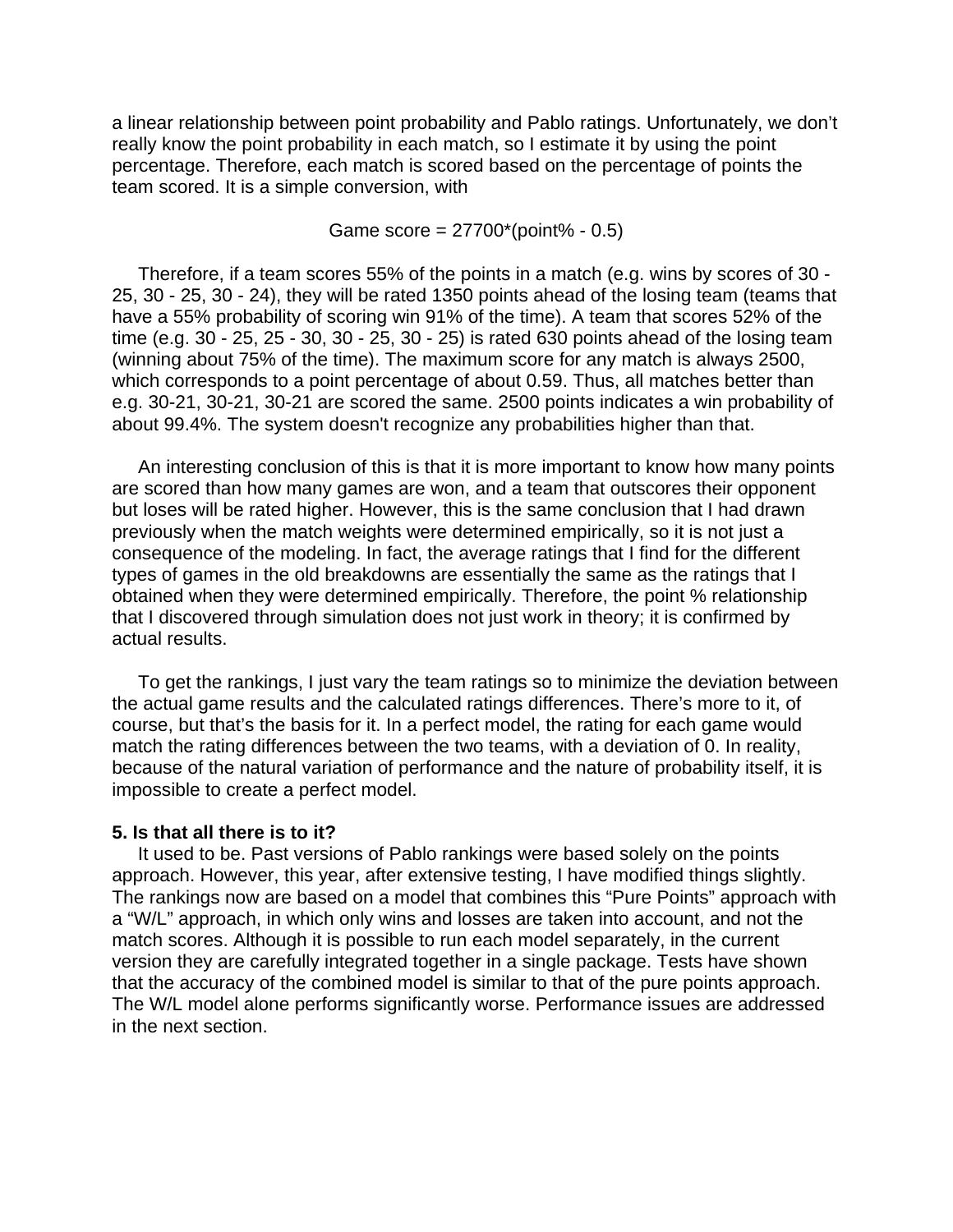### **II. PERFORMANCE QUESTIONS**

#### **1. Do you account for the home court?**

 Yes. Home court advantage is an adjustable parameter in my system. The home court advantage varies, but is usually worth 200 points. I have heard suggestions about improving the home court advantage model, taking into account that, for example, not all neutral sites are really neutral, and that travel distance can affect the home court advantage. Although these are probably correct observations, I don't think that they will have as much impact on the quality of the rankings as many other factors. I may try to consider them later, after a few other issues are addressed.

## **2. Is it correct to include the "lopsidedness" of the match when calculating probabilities?**

 I know it is all the rage in NCAA football to disregard ranking systems that include the point spread for a game, on the grounds that "winning is all that matters." However, the motivation behind such a movement is suspect. In fact, Jeff Sagarin has had major conflicts with the BCS (football ranking system) because of this very issue (however, I see recently that he has not dropped out as he had originally claimed he would). Despite the extent to which people complain, Sagarin points out that not including the point spread in his ranking system leads to a *less accurate prediction* of future games. Therefore, on the grounds that the goal of a ranking system is to predict which team is better, and which team will win, then it is better to include the point spread in the ratings analysis. Personally, it looks to me that the real reason people object to including point spread in ranking systems is because doing so gives results different from opinion polls.

 I have done a lot of testing of potential models and fitting procedures, using 2002 and 2004 data. In the end, the pure points model that I described above gives the best overall performance in terms of being able to predict upcoming matches, but the combined model is very similar. However, models that rank based solely on W or L, or 3/4/5 games consistently (as in, so far, always) perform worse than the full model or combined models.

# **3. But my team wins by a lot of blowouts and uses a lot of the bench, making the matches closer than what they would be if it was just the starters. Doesn't that bias the results?**

 It might, but to what extent I don't know. If it was a consistent feature, that happened every game, it could make a difference, but it's not clear that it happens that much. Regardless, it probably is too rare of an occurrence (affecting only a couple teams a year, at most) that it does not justify changing the model to accommodate it. Some have argued that the Ballicora model, where the match is only evaluated on whether it goes 3, 4, or 5 games, is better because it does not penalize the team for subbing (provided that it doesn't cost the team a game). However, I have tried the model where I only consider whether it was a 3, 4, or 5 game match and found it to perform on the whole (much) worse than the full model (this is somewhat surprising because BCR does much better than my version based only on whether it is a 3, 4, or 5 game match; I address this aspect in section III-3). Basically, it comes down to the following: Do I want to use the best model overall? Or should I sacrifice 15 correct matches a week (and 150 a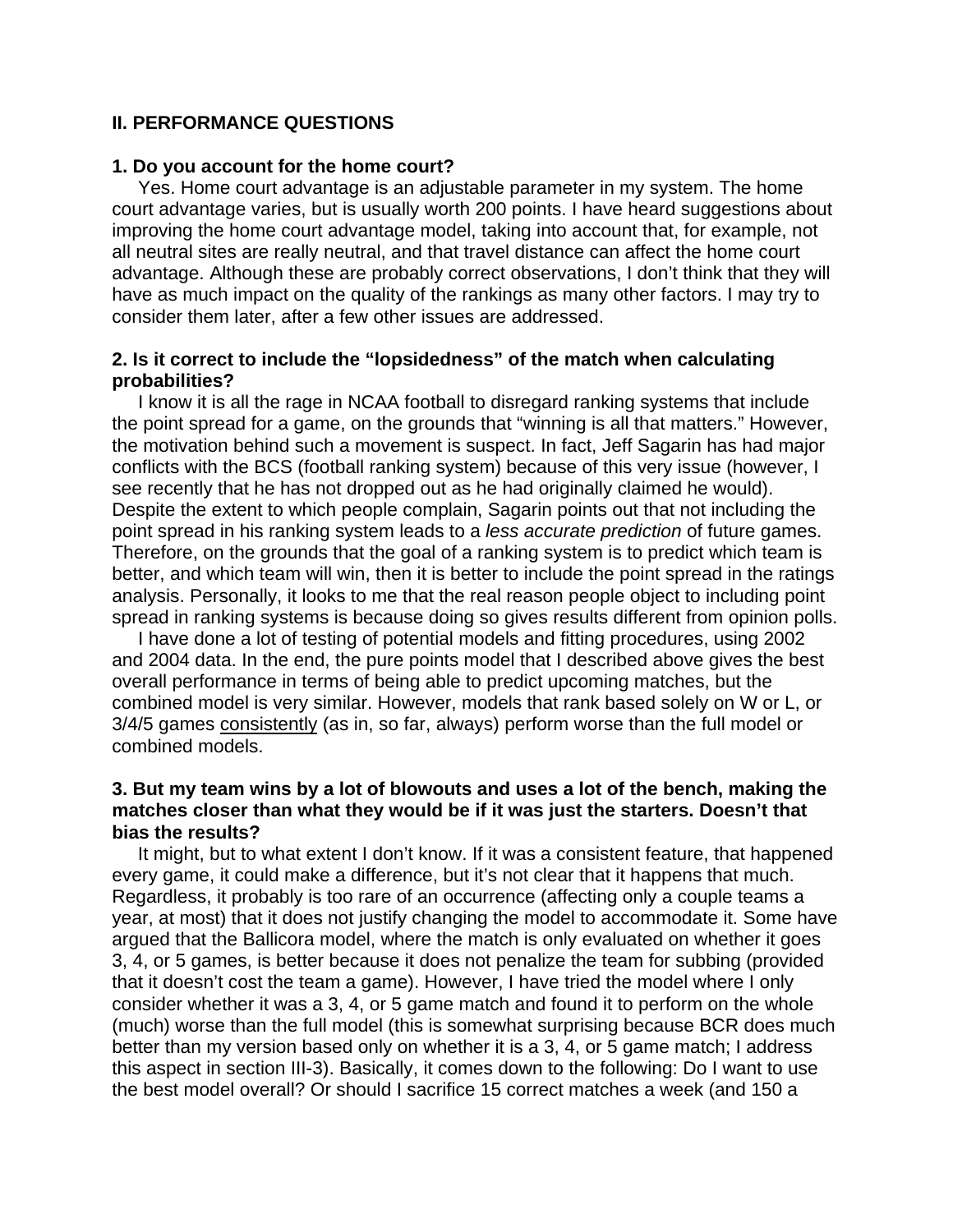year) so that I get a theoretically more precise ranking of the top five (with no guarantee that it will make any difference)? I choose to the model that performance the best for all teams over the course of the whole season. As with all the aspects of my program, I am trying to think of approaches to use to handle these types of issues. I actually have something in mind for this right now and might test it this fall.

### **4. There's no way that (insert name here) is the XXth best team!**

 OK, it's not a question, but it is a common complaint. The answer to this is highly dependent on the specifics. However, there are a couple of points that I need to emphasize:

**a)** Oftentimes, people are surprised to learn that, in fact, the team in question is not as bad as one believes. This is especially the case when the team is one without a reputation for being good. My first step when I hear this complaint is to look up the record of the team in question. Often I find it is better than expected. Interestingly, I do not have any easy access to that type of information in my spreadsheet (I do not keep track of w/l records), and would have to count it up by hand if I wanted it. I use Rich Kern's website *(Men's scores are be provided Middle Hitter)*.

**b)** As with any probabilistic model, it does a better job with more data. Therefore, I don't put too much stock on rankings that come out early in the season. As the season progresses, the rankings become better.

**c)** One of the problems early in the season comes in the disparity in schedules. Because I put a limit on the team differences, a lot of wins in lopsided matches are not very useful from an evaluation standpoint. Therefore, even a dozen games into the season, the ranking can be overly dependent on one or two games. My belief is that the system does best when teams play a lot of games against teams that are close in ability. The biggest errors show up when looking at teams with lots of lopsided matches (up or down). Florida A&M is particularly notorious in this regard. They are a very good team that plays in a very poor conference. Hence, a very large number of their matches end up being blowouts against very weak competition, which are basically ignored in the ranking (see section II-5). When this is the case, their ranking even at later stages of the season should be viewed with caution.

**d)** Teams are ranked solely on what they have done, not what they were predicted to do, or what fans or coaches expect them to do for the rest of the season. However, there is some predictive value in the rankings.

**e)** Teams are ranked only based on their scores logged at **www.richkern.com** *(Men's scores are be provided www.middlehitter.com)*. Therefore, missing scores will obviously affect the teams' rankings. This is not much of an issue at the DI level, but still is very important for DII and DIII.

#### **5. To what extent to you account for strength of schedule?**

I don't have a specific "strength of schedule" parameter in my rankings, but it is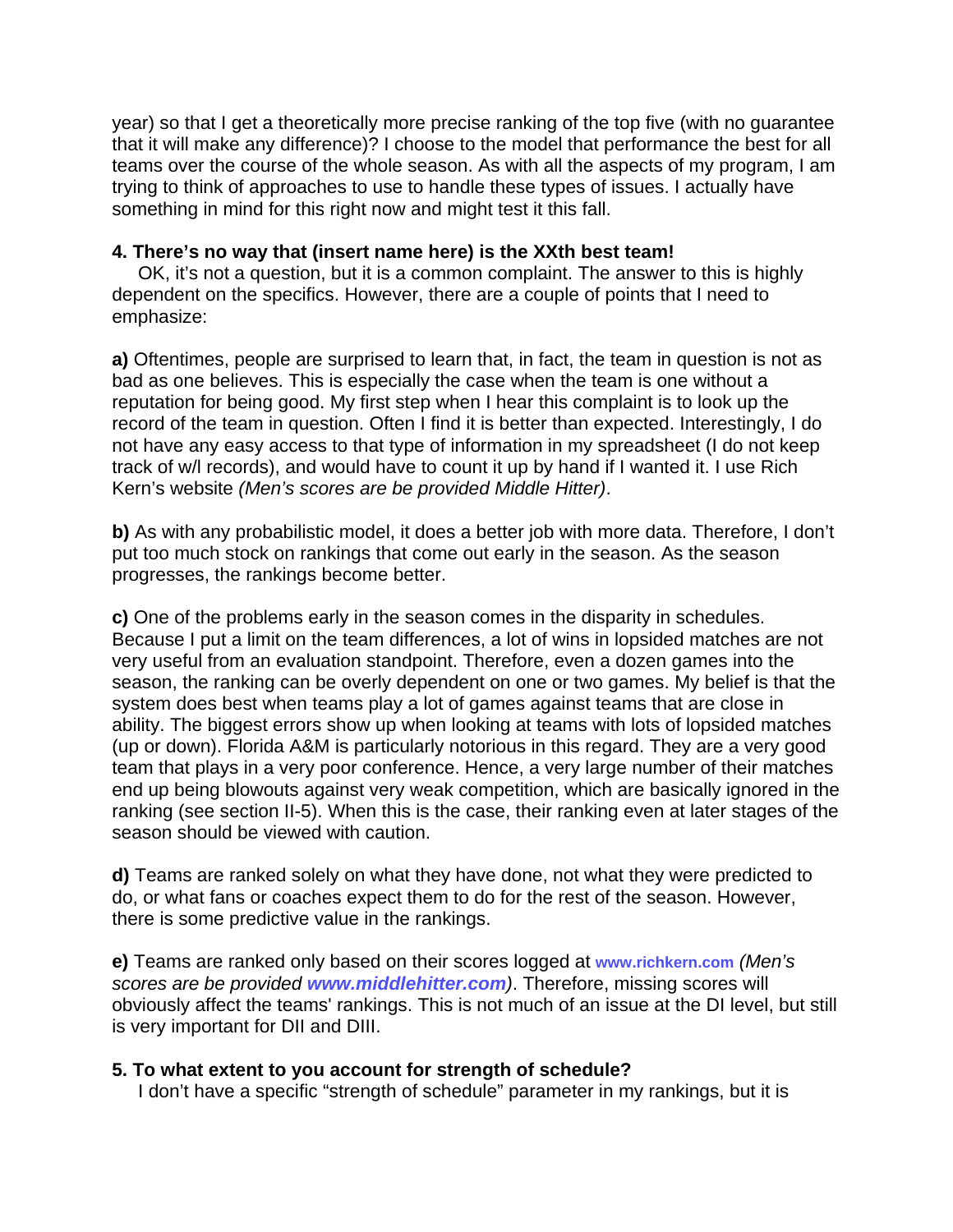included indirectly. A team that consistently plays and beats teams that are ranked within the top 50 will be ranked a lot higher than a team who only beats up on teams that in the bottom 100. Wins against good teams are duly rewarded, whereas wins against the worst teams do not help one much.

 At some point there are diminishing returns. Matches can be only so lopsided, while differences between teams can be very, very large. Therefore, I do have a limit to the differences between the two teams that I consider, beyond which I don't pay attention to the actual value. Therefore, if the two teams are separated by 3000 points, but the limit is 2500, then I will use the 2500 value in my fitting. Currently the limit is 2500.

## **6. My team beat that team. How can they be ranked higher?**

 The system tries to find the optimal values for ratings to give the best fit to the data, and it uses all the available data (except, to an extent, those data points for extremely lopsided matches, as noted above). While head-to-head data is useful, it is not clear that a single head-to-head is more informative than 5 matches with common opponents, or lots of matches against a common field.

# **7. Is it fair compare teams by comparing games against common opponents? There's too much variation!**

 Transitivity is a tough game, and gets even more challenging when you get to three and four opponents removed. But it's not bad. I did an exercise a couple of years ago where I looked at the first half of the Big 10 schedule, and tried to predict the outcomes of head-to-head matches based solely the differences with common opponents. I found that I could predict about 85% of the head-to-head results using a common opponent approach, which is essentially the same as what I get from my rating system. As expected, there were upsets (BTW, don't try this exercise with the 2001 Big 10 football season; that was one whacky season with lots of upsets).

## **8. My team's best player missed a match for some reason. Doesn't that affect their ranking?**

 Sure does, which is one place where my system will run into problems. I assume a constant level over the entire season. If certain players are missing, that will affect the outcome and hence the rating. However, I prefer this approach, wherein I integrate all games over the entire season.

# **9. Do you count more recent games more heavily?**

 Yes. I have implemented a procedure where more recent games are weighted more heavily. I have found that the best approach is to weight games played 42 days ago as half of those played today. While a one month half-life sounds appealing, don't read too much into it. I'm not sure physically what it means.

# **10. I was a big fan of the Ballicora Computer Rankings (BCR). How does your system compare to that?**

 In fact, BCR and Pablo rankings are fundamentally very similar. They both use the same type of probabilistic algorithm as the basis for the rankings. This is not surprising,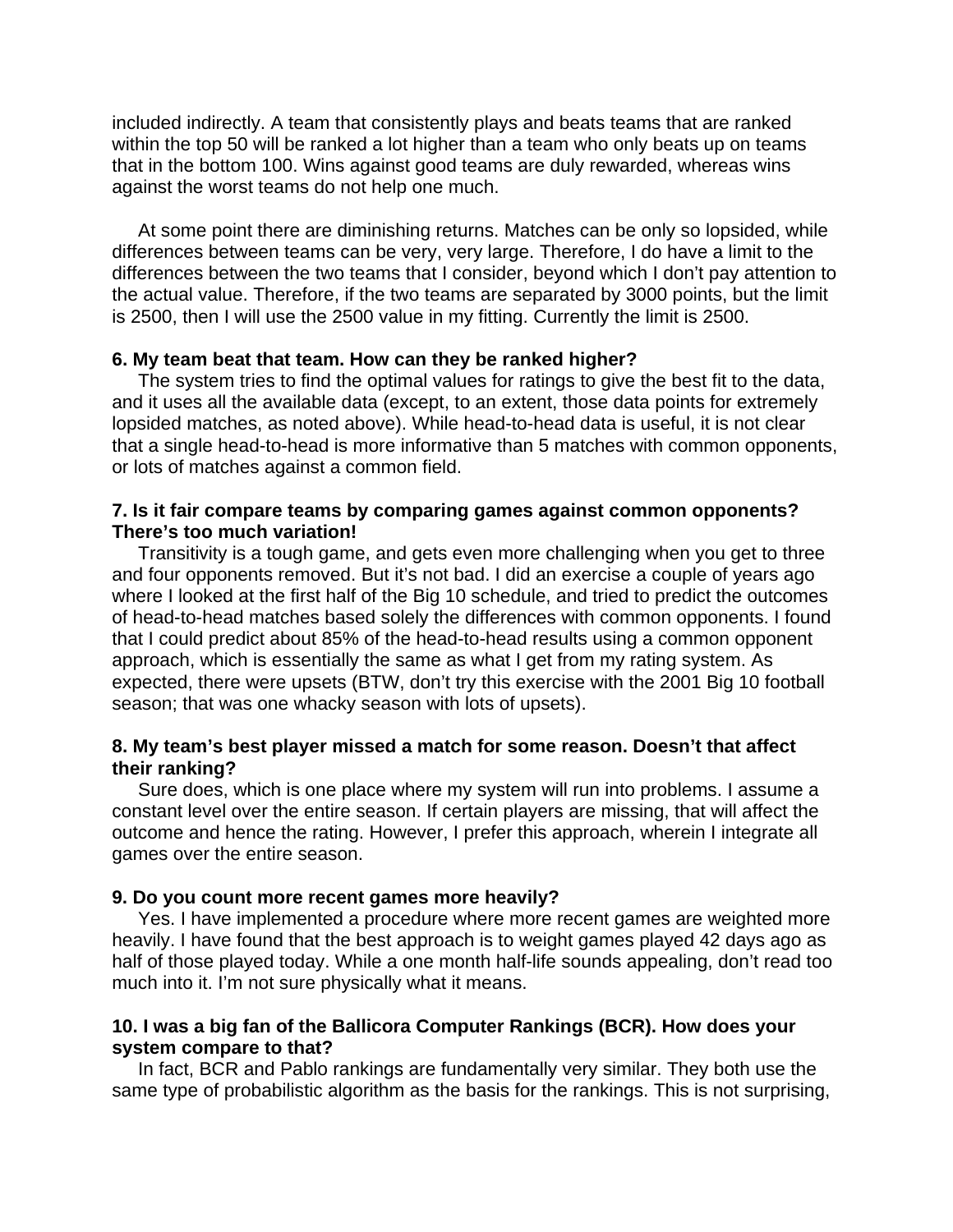though, because it was the Ballicora rankings that motivated me to develop Pablo in the first place. I really liked Ballicora's probabilistic approach, and thought it would be fun to do something like it on my own. I didn't ever intend to replace BCR as the "computer ranking system," and initially my goal was just to do something fun hoping that someday I might be almost as good as BCR. However, as I continued to tweak my system and start evaluating it, I discovered an interesting fact: in terms of doing what I wanted to do, Pablo was actually as good as BCR or even better!

#### **11. What do you mean "better"? How good of a ranking is Pablo anyway?**

 In order to determine how good a ranking system is, we first have to clearly define how we are going to evaluate the systems. As stated in Section I-3, the goal of my system is to create a ranking that can be used to predict the outcomes of upcoming matches. If I wanted to, I could choose a different focus, such as a true reflection of who has won, as opposed to who will win. In fact, I can and have done that type of ranking, creating a ranking that has a very high success rate in accounting for wins and losses in matches that have been played. However, my preferred approach is to make a system that can predict results for teams that have not played. We already know who won matches that have been played. The more interesting question is what is going to happen next week.

 To that end, I have compared the performance of Pablo in predicting the outcomes of matches with that for other common rankings. The procedure I use is the following: at the end of each week, I compare the outcomes of all the matches that I can with the predicted outcomes, and just add up the score. The table below shows the results obtained in 2003 for comparing Pablo, BCR, and just for fun, RKPI, which is Rich Kern's attempt to replicate the RPI, the system the NCAA uses.

|                | <b>Rankings</b> | <b>Next Week Test</b> |            |      |
|----------------|-----------------|-----------------------|------------|------|
| <b>Week</b>    | Date            | <b>Pablo</b>          | <b>BCR</b> | RKPI |
| 2              | 9/07            | 79.6                  |            |      |
| 3              | 9/14            | 80.6                  |            |      |
| $\overline{4}$ | 9/21            | 84.0                  | 77.0       |      |
| 5              | 9/28            | 80.7                  | 80.4       | 79.9 |
| 6              | 10/5            | 83.7                  | 83.3       | 76.4 |
| $\overline{7}$ | 10/12           | 85.0                  | 84.4       | 81.3 |
| 8              | 10/19           | 82.6                  | 78.3       | 73.7 |
| 9              | 10/26           | 78.9                  | 78.3       | 75.5 |
| 10             | 11/2            | 78.4                  | 78.0       | 71.6 |
| 11             | 11/9            | 83.1                  | 80.1       | 77.2 |
| 12             | 11/16           | 80.5                  | 77.3       | 74.7 |
| 13             | 11/23           | 80.0                  | 81.4       | 81.4 |
|                | Average         | 81.3                  | 80.2       | 77.6 |

 The BCR rankings in the table include a 60 point home court adjustment because that is what gave the best results. The values in the columns under Pablo, BCR, and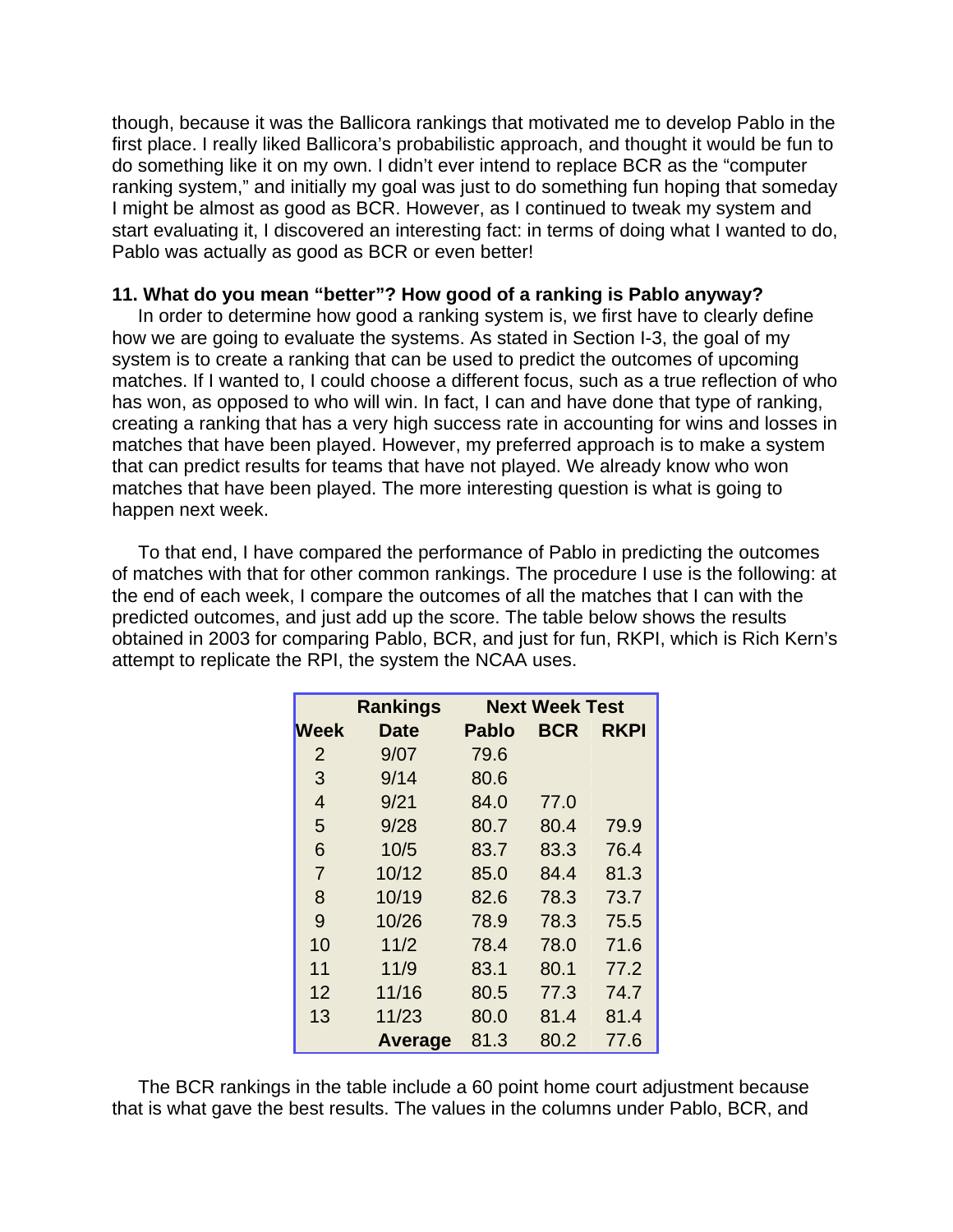RKPI are the percentage of matches that each method predicted correctly in the week following the ranking.

 The table shows that over the course of the season, Pablo typically performed better at predicting upcoming matches than did BCR or RKPI. The difference between Pablo and BCR is certainly not large, but is consistently observed (outside of one week). The average deviation is about 1.1%, which amounts to something like 30 – 40 matches over the course of a season that Pablo did better. Granted, in a data set of 3000 matches it isn't large, and historically, I have never made a big deal of promoting Pablo as better than BCR. In my opinion, the important question is whether Pablo works as well as BCR, which I consider to be the "Gold Standard," and this table indicates that indeed it does. RKPI trails well behind, missing more than 100 additional matches each year. Yet, this is the ranking (or at least a version of the ranking) that the NCAA chooses to use when making its tournament selections. Sigh…

 I have also done a comparison with the AVCA rankings, where possible. Assuming that teams ranked higher in the AVCA are the ones predicted to win, I found Pablo finished about 2.5% better over the course of the 2003 season, correctly predicting 293/336 matches. Using the AVCA poll lead to 8 extra losses (285/336). BCR with a 60 point HCA had 291 of those matches correct. However, the comparison with AVCA is dicey because, for one, there isn't a Home Court advantage that can be applied, and second, it's not clear what the real purpose of the AVCA rankings are in the first place. As far as I can tell, the AVCA rankings are basically what you get when you take last week's ranking and make adjustments based on whether the team lost or not, and therefore probably has some aspect of being a "reward" for past performance as opposed to a real analysis of who would likely win if they played. If you recognize this and keep it in mind when considering the AVCA rankings, it is not a real problem. But if your team is going to play another team and you want to consider how they should do, you are better to look to something like Pablo than to the AVCA poll.

#### **12. Why is BCR almost as good as Pablo?**

 After doing all this work, the question is no longer "Does Pablo work?" but is instead, why does BCR work almost as well as Pablo? I have noted above that when I try the same approach as Ballicora, using only the information of 3, 4, and 5 game matches, I get significantly worse results than are obtained with BCR. So what is it about BCR that made it work in the first place? After contemplating this question for a long time, I think I have it figured out. By breaking the analysis down to a game by game basis, BCR effectively weights close matches more heavily than non-close matches. Thus, a 5 game match is given 5/3 the impact of a 3 game match. Pablo doesn't do this. Apparently, weighting the closer matches more heavily is a good thing to do. I am trying to think of a way to do this in Pablo rankings to see if it helps. This may be a way to improve Pablo even more.